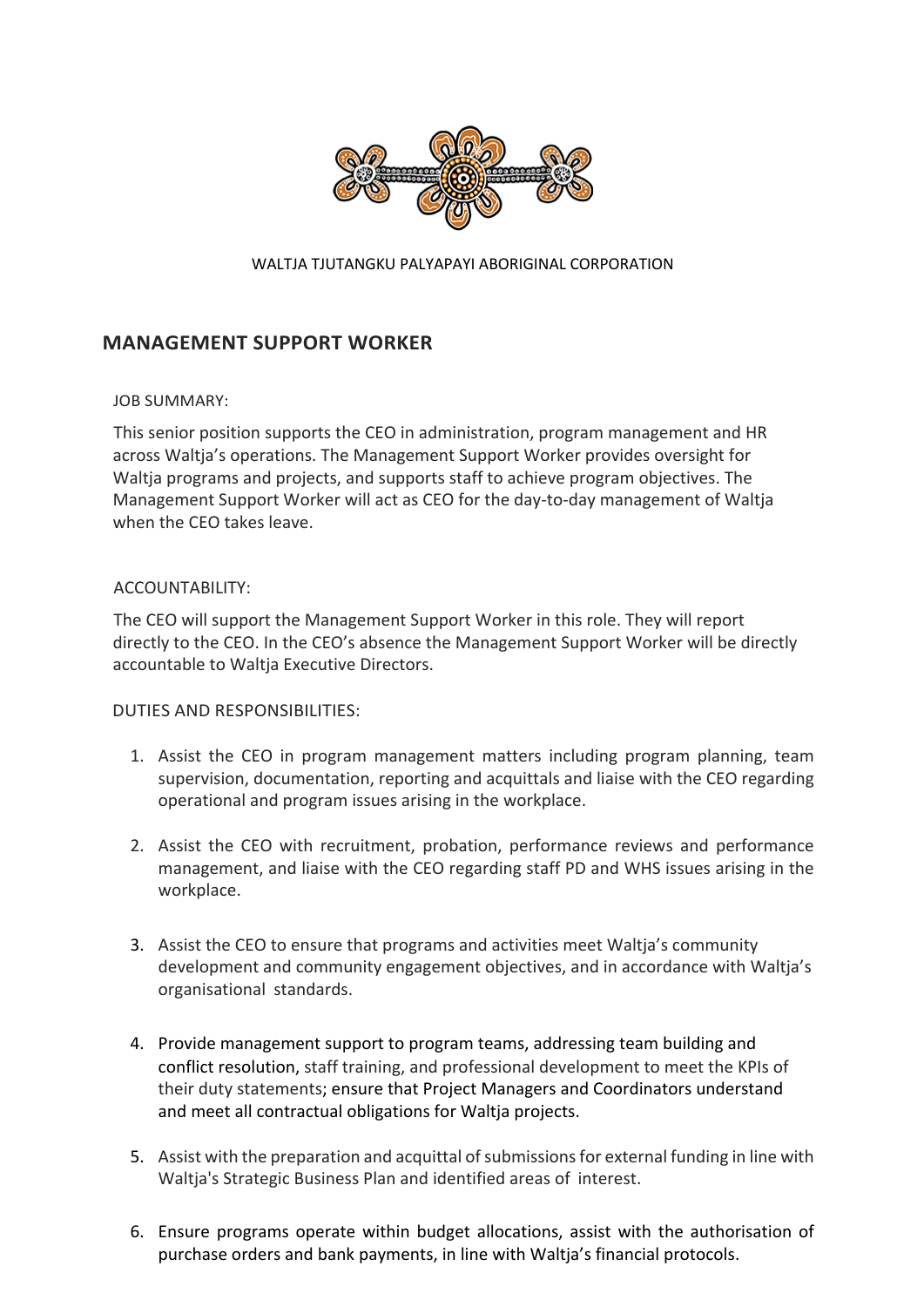- 7. Assist with Waltja's good governance by providing administrative support to Executive and Directors Meetings and play an active role to support Directors Meetings and workshops.
- 8. Work within Waltja's organisational values, code of conduct and policies and procedures, especially with regard to maintaining confidentiality and working in a culturally sensitive, community and client driven manner.

# SELECTION CRITERIA

# Essential:

- Experience in working effectively with Aboriginal people / Aboriginal organisations.
- High-level administrative skills
- Previous experience and capacity to fulfil the duties and responsibilities identified above.
- Have qualifications relevant to the position (Community Development, Social Sciences, Education or Business Management)
- Be willing and able to travel to and camp in remote areas of central Australia.
- Preparedness to make a 2-4 year commitment to the role.

## Desirable:

- Experience working in or with central Australian Aboriginal communities/organisations
- A sound understanding of government, non-government and philanthropic sectors and demonstrated success in funding submissions and acquittals.
- Demonstrated capacity for strategic decision-making, and initiative to make appropriate decisions when required.

# SALARY PACKAGE

- SCHADS Award Level 7.1 8.1 (\$50.74 \$55.05/hr) depending on qualifications and experience
- Superannuation at 11.75% for non-smokers, 10% for smokers
- Salary Sacrifice option after completion of probationary period.
- 4 weeks annual leave and leave loading pro-rata
- Stand-down between Christmas and New Year paid at normal rate
- Flexible work hours and time in lieu arrangements
- Travel Allowance of \$70 per night for remote travel